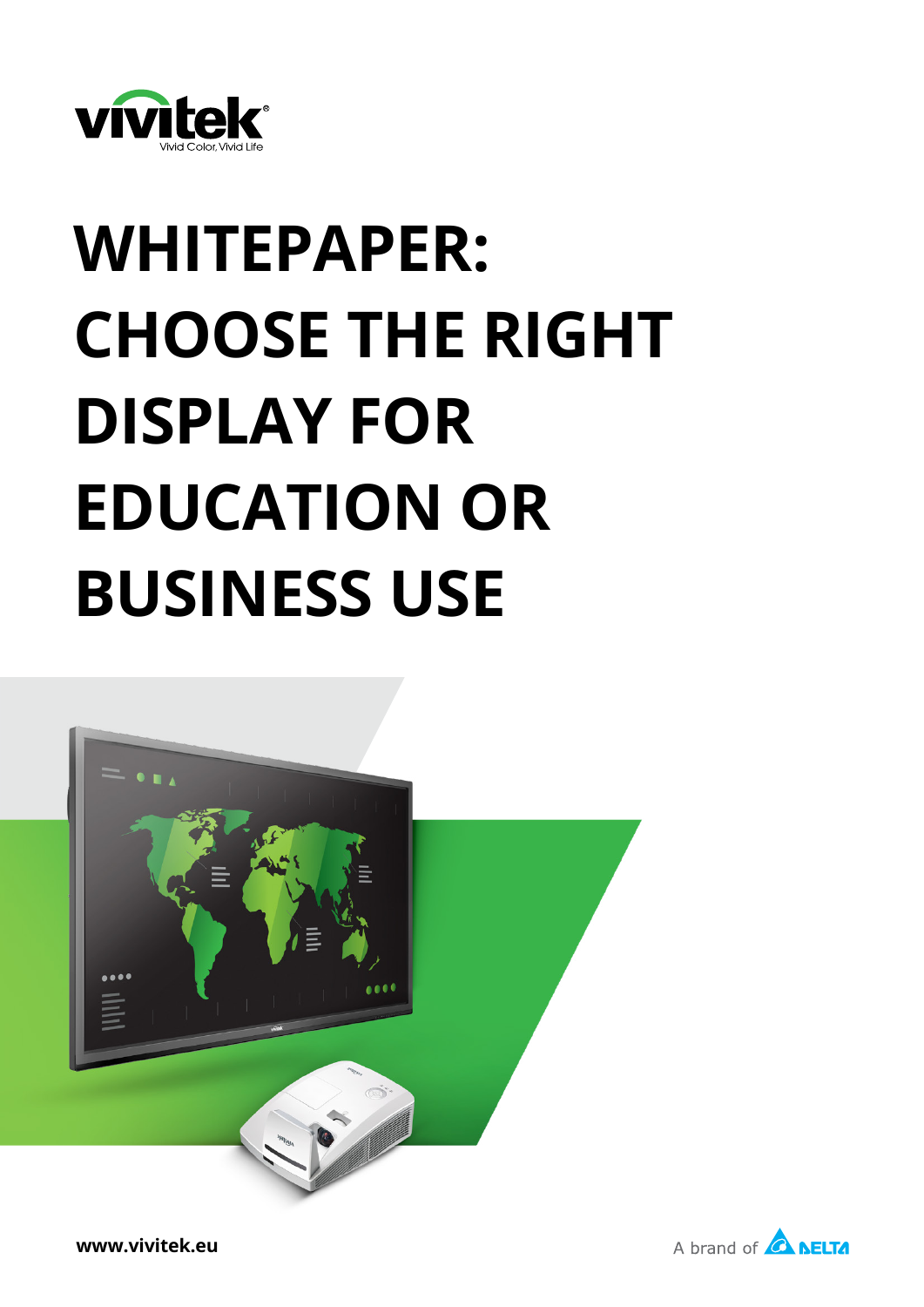

This whitepaper explains all the key considerations connected with the purchase of display equipment – flat panels and projectors – that are used in business and education. It guides you step by step through each element, including usage environments, display types, technology pros and cons, and pricing issues.

| INTRODUCTION. 2                    |  |  |  |
|------------------------------------|--|--|--|
| <b>FUNCTIONALITY AND COMFORT 2</b> |  |  |  |
| <b>QUESTIONS TO ASK.</b> 4         |  |  |  |
| YOUR BUDGET AND VENUE 5            |  |  |  |
| <b>PROJECTOR CONSIDERATIONS  6</b> |  |  |  |
|                                    |  |  |  |
| CONCLUSION 9                       |  |  |  |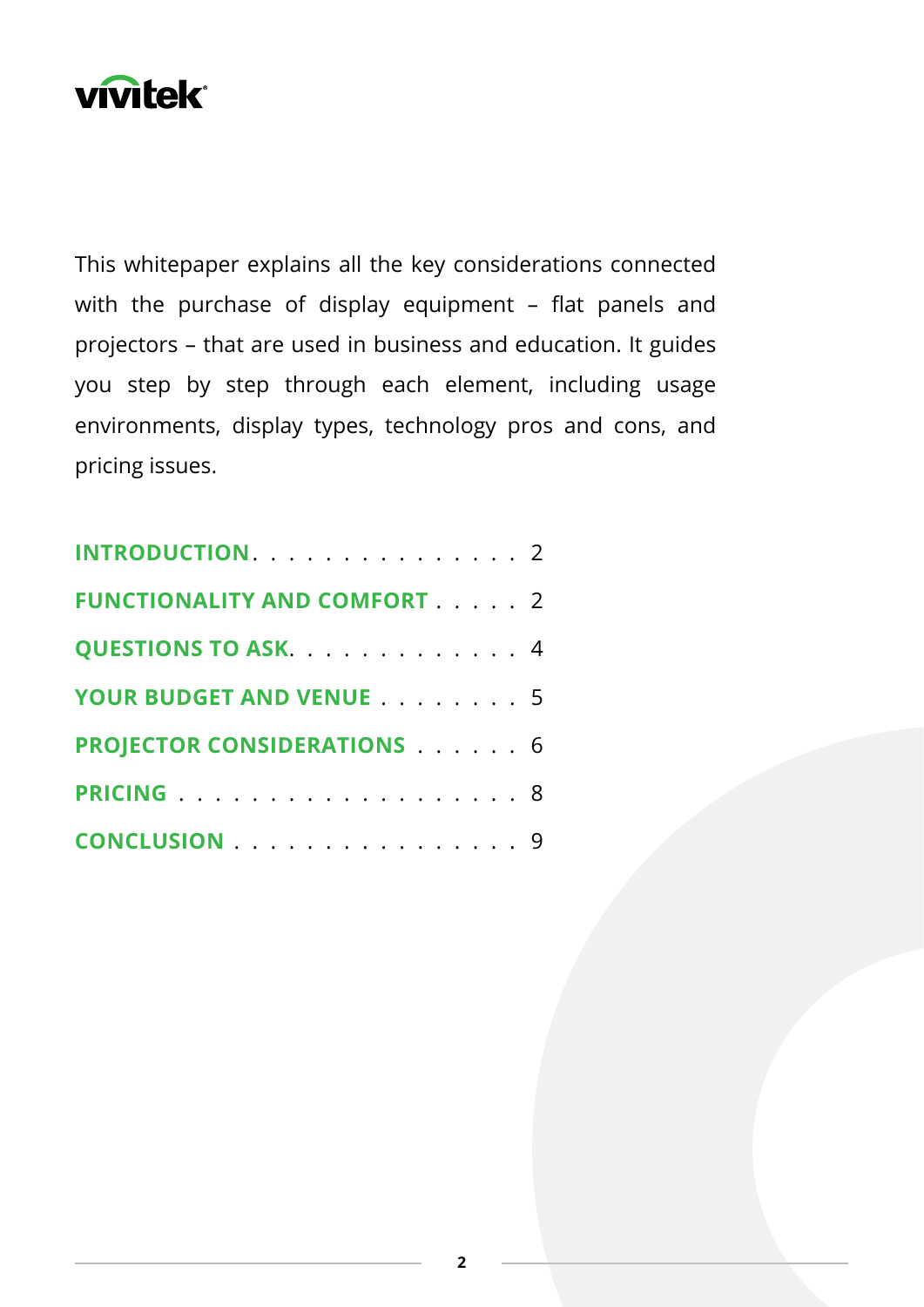# **vivitek**

# **INTRODUCTION**

Like many technical markets – cameras, computers and cars, for example - the display market is heavily populated and can be confusing to the unwary. The important thing is to put the audience's needs front and centre of your decision-making, then adjust your decisions consciously when considering price and convenience for the buying organisation.

# **FUNCTIONALITY AND COMFORT**

Visibility should be the display buyer's primary concern. Think of the smallest text you're likely to want to display and then ask yourself whether the nearest and furthest audience member will be able to read it equally clearly. In this situation, a 60-inch diagonal screen is probably only comfortable up to a distance of 3 metres whereas a 100- or 150-inch screen is good from 5 to 7.6 metres. However, you can triple that distance for less precise viewing. Everyone needs to be able to see clearly and be comfortable, especially for long periods.



#### **Viewing distances for different screen sizes**

| <b>Screen (diagonal inches)</b> | Text (e.g.) content | <b>General content</b> |
|---------------------------------|---------------------|------------------------|
| 60                              | 60                  | 9m                     |
| 100                             | 100                 | 15m                    |
| 150                             | 150                 | 22.8m                  |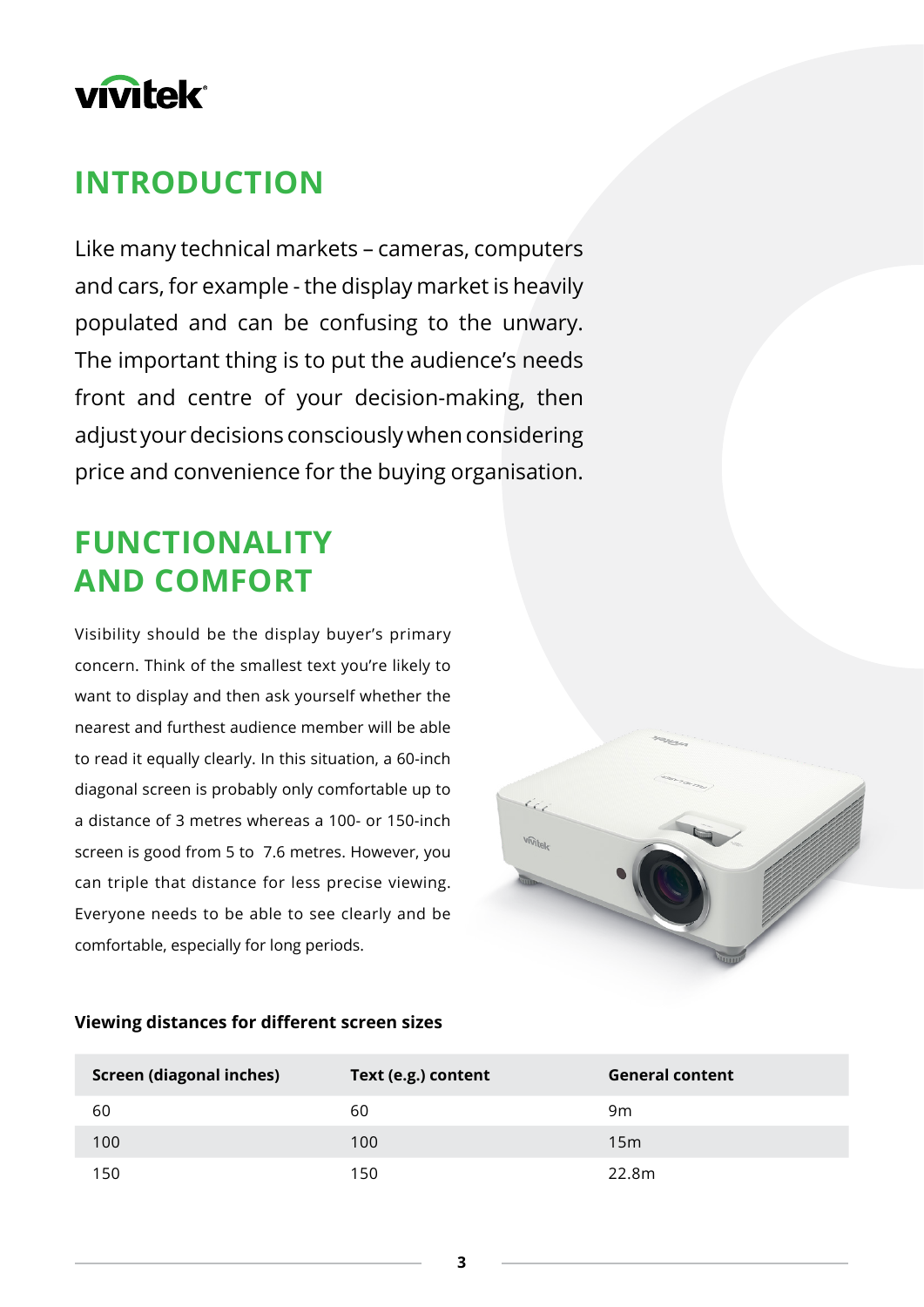

### **QUESTIONS TO ASK**

The display devices might be flat panels or projectors and each brings its own strengths and weaknesses. One fundamental difference between devices is whether they emit light or simply reflect it. Most tablets, notebooks and flat panel displays, for example, have a light source built into the screen, usually an array of LEDs. Projectors, eReaders and paper work on reflected light which is easier on the eyes, especially for extended exposure.

Rather than take a fresh approach, some buyers will seek to replace what they already have – a ceiling mounted projector in a particular position, for example. Or their perceptions of what's available today may be coloured by their experiences with older technology. It could simply be that they're working with old equipment which is losing its brightness and isn't very visible unless the curtains are drawn and the lights dimmed.

Technology is continuously improving and a direct replacement might well be a satisfactory move. However it would be foolish to ignore the alternatives. Someone used to seeing a projection screen obscured by the presenter's shadow might not realise some modern projectors can be sited so close to the screen that the presenter will rarely cast a shadow. They'd have to be standing very close to the screen.

Similarly, people may not realise that it's possible to interact with a projection screen using a pen, just as they do with a traditional flat panel display.

The best way to approach the choice of new display equipment is with a completely open mind, and to ask yourself the questions below.

- How detailed will the displayed information be?
- How far from the screen to the furthest audience member?
- If replacing existing equipment have youconsidered modern alternatives?
- Do you need to interact with the screen?
- Do you want to minimize 'presenter shadow'?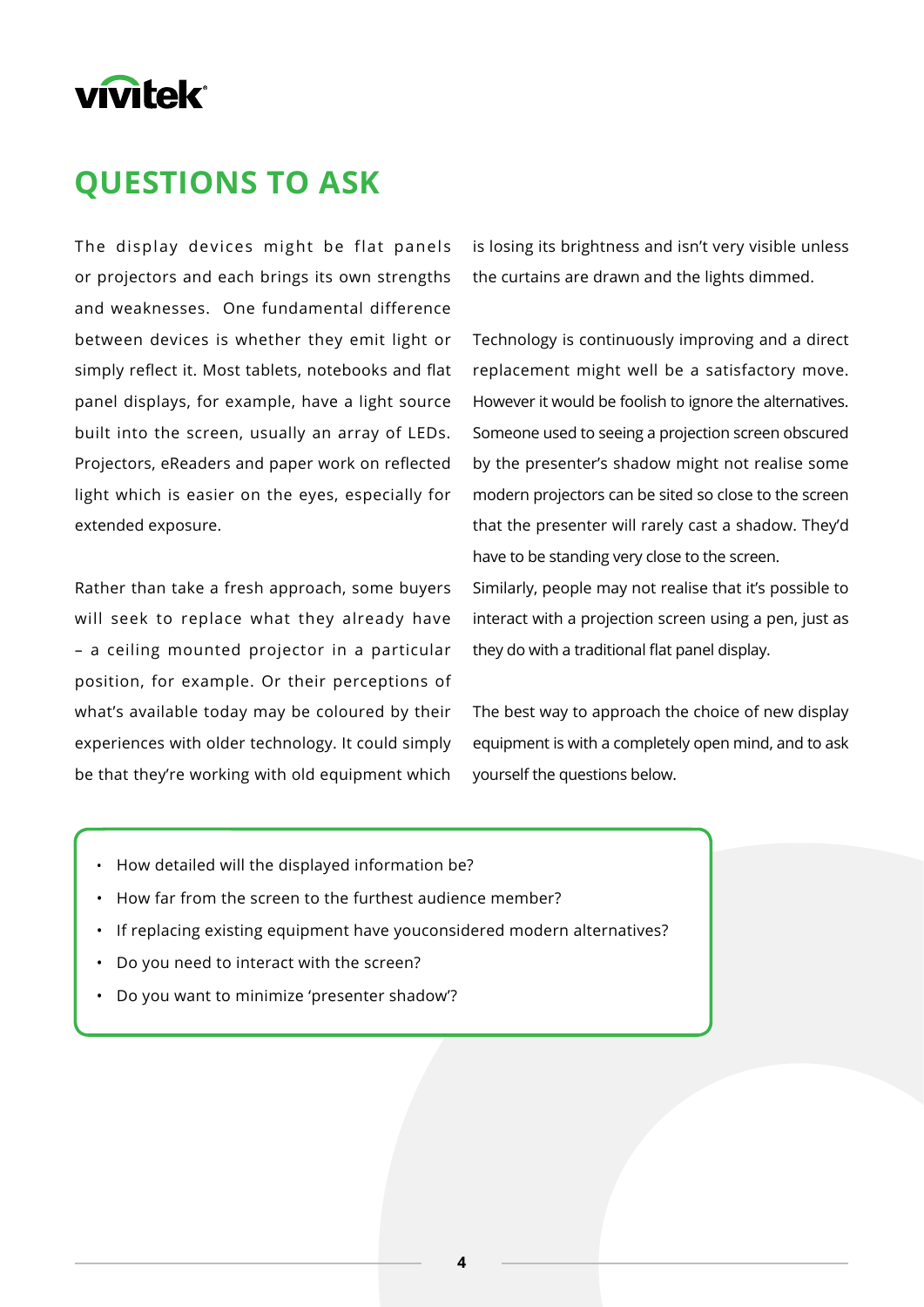# **vivitek**

# **YOUR BUDGET AND VENUE WILL DETERMINE YOUR CHOICES**

Budget has to come into your decision-making. It's a question of finding the right place on the price/ performance continuum. At one extreme you have feature rich/premium price products and at the other you can buy just the essentials at a budget friendly price. The venue will also determine the best solution for you.



#### **OFFICE:**

A presentation to a small group of people could probably be done satisfactorily with a laptop with a decent size screen. In a breakout room or small office, a wall-mounted flat panel could well do the job.



#### **CLASSROOM:**

A modest classroom might be fine with a traditional interactive whiteboard or a projector and screen/wall.



#### **CONFERENCE ROOM:**

This would probably require a projector although, if your pockets are deep, you can create an array of flat panels. This might prove uncomfortable for people sitting close to it though.



#### **PARTITIONED ROOM:**

In one of those rooms, typical in hotels and large offices, that has bi-fold doors to double the space, a projector is almost certainly appropriate, especially one which can readily adjust the dimensions of the projection image.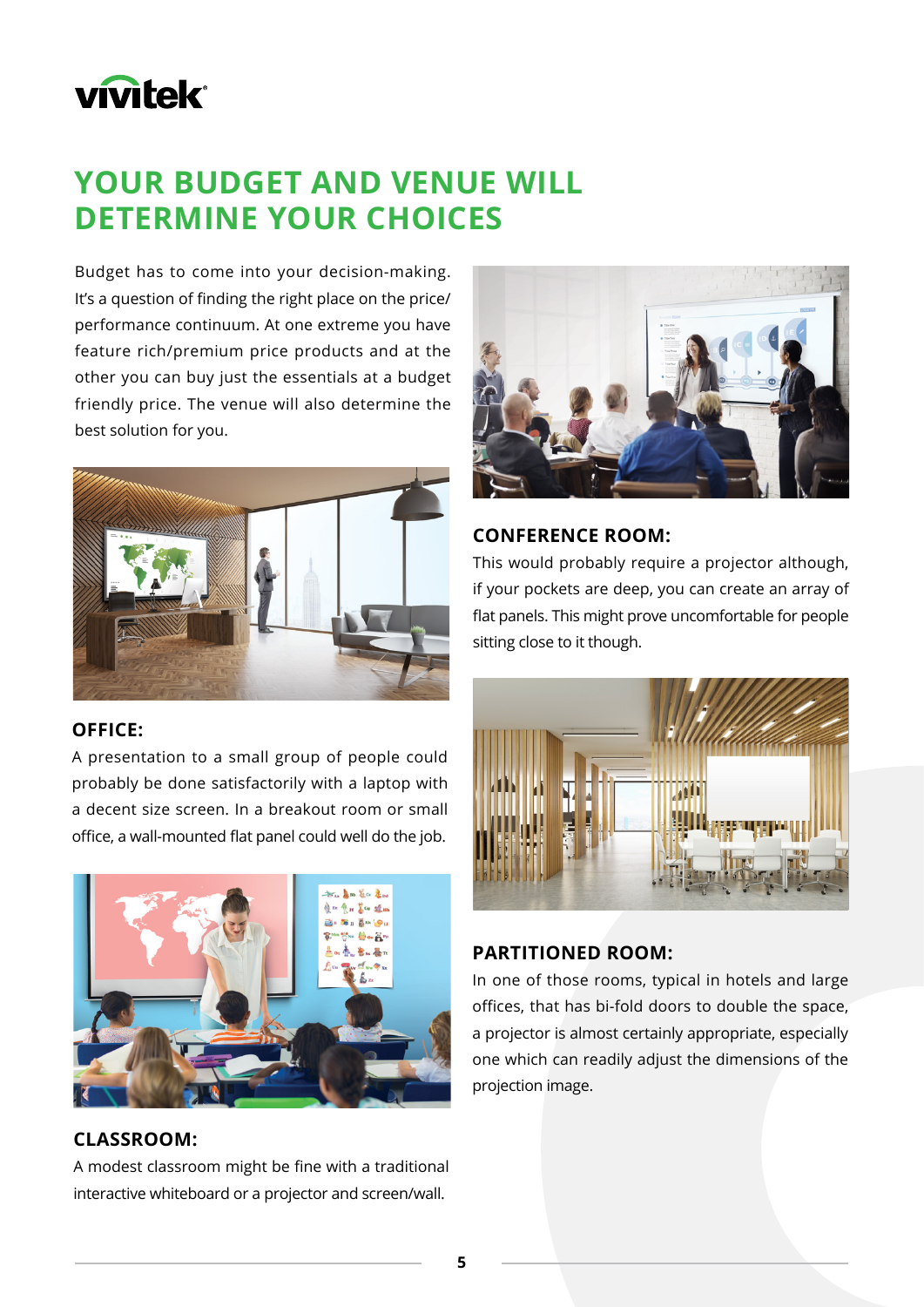# **vivitek®**

# **PROJECTOR CONSIDERATIONS**

#### **POSITIONING**

**BRIGHTNESS** 

All projectors create a pyramidic beam of light that is smaller in volume the closer the projector is to the screen. Each projector specification will include two important ratios: throw and zoom. The throw ratio helps you calculate the distance between the projector lens and the screen. It works on the image width. An image width of 250cm would require the projector lens to be between 100 and 500cm

away from the screen, depending on the projector type – traditional (long throw), short throw or ultra short throw, usually abbreviated to UST. For those projectors that feature it, the zoom determines the minimum and maximum clear image sizes a projector can create from a fixed position. Mobile projectors have an inbuilt advantage in this respect.





Brightness is linked to throw. The further the projector is from the screen, the more initial brightness it needs for the projected image to look good. A typical office or classroom projector would probably lie between 3000 and 6000 lumens. A small meeting room might need between 2500 and 4000.

These are your broad brush positioning considerations when thinking about buying a display device.

**6**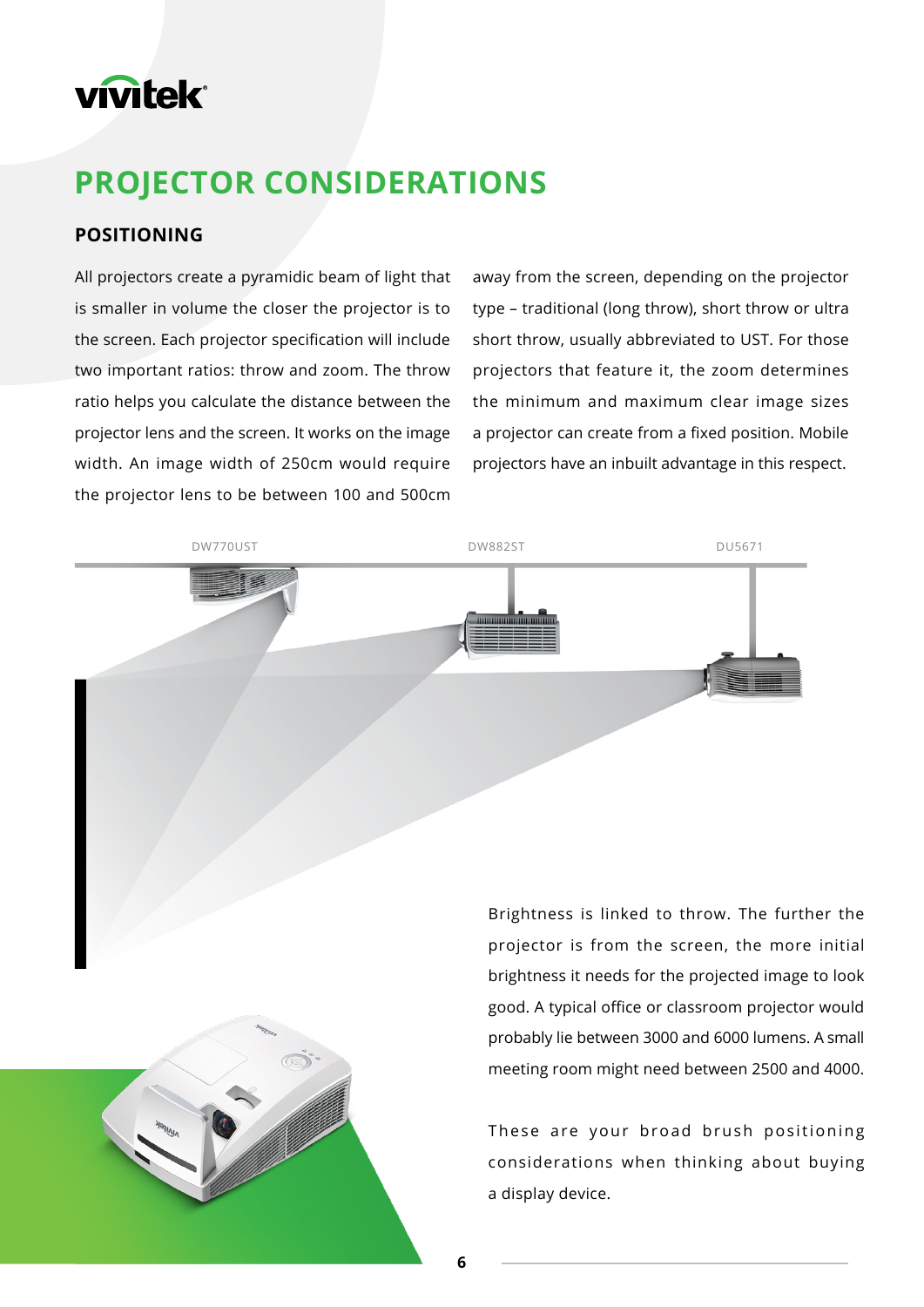

#### **RESOLUTION:**

Typical resolutions are WXGA and 1080p. WXGA, at 1280 x 800 pixels, is fine for simple presentations on smaller screens but you'd probably be better off with 1080p, at 1920x1080, for anything more ambitious.

#### **INTERACTIVITY:**

Interactive flat panel displays come ready-equipped for pen or finger controls and annotation. Some projectors can provide the same functionality through the use of an invisible infrared 'curtain' over the front of the wall or whiteboard, which is the preferred surface because of its guaranteed flatness.

#### **CONNECTIONS:**

Apart from standard connections such as power and interactivity devices, you need to know what kinds of device will be providing the signals to the projector and by what means. It could be a mobile phone, a computer or a media device, for example. Some projectors support the NovoConnect wireless system - an excellent way for multiple presenters to collaborate through their own preferred devices. HDMI is probably the most common method but VGA, WiFi and other standard connections may be needed.

#### **LOCATION:**

Depending on the device, it may be mounted on the ceiling, the wall or on a table/stand. What makes some UST projectors attractive is that not only can they be mounted on the wall close to the screen; they may also project sideways or upside down. Unlike long throw projectors, the others can be wallor ceiling-mounted.

#### **LIGHT SOURCE:**

The primary choices today are between laser and lamp. Lamps generate heat and need cooling which means they're best ceiling-mounted or standing on a flat surface. The lamps have a shorter life but can be replaced. Laser projectors lend themselves to unusual mounting positions if required.

#### **INSTALLATION:**

All installation is straightforward although fixed projectors require a little more precision than flat panel displays. The lifetime benefits of a UST projector probably outweigh a small amount of extra effort in the alignment of the mounting in the first place.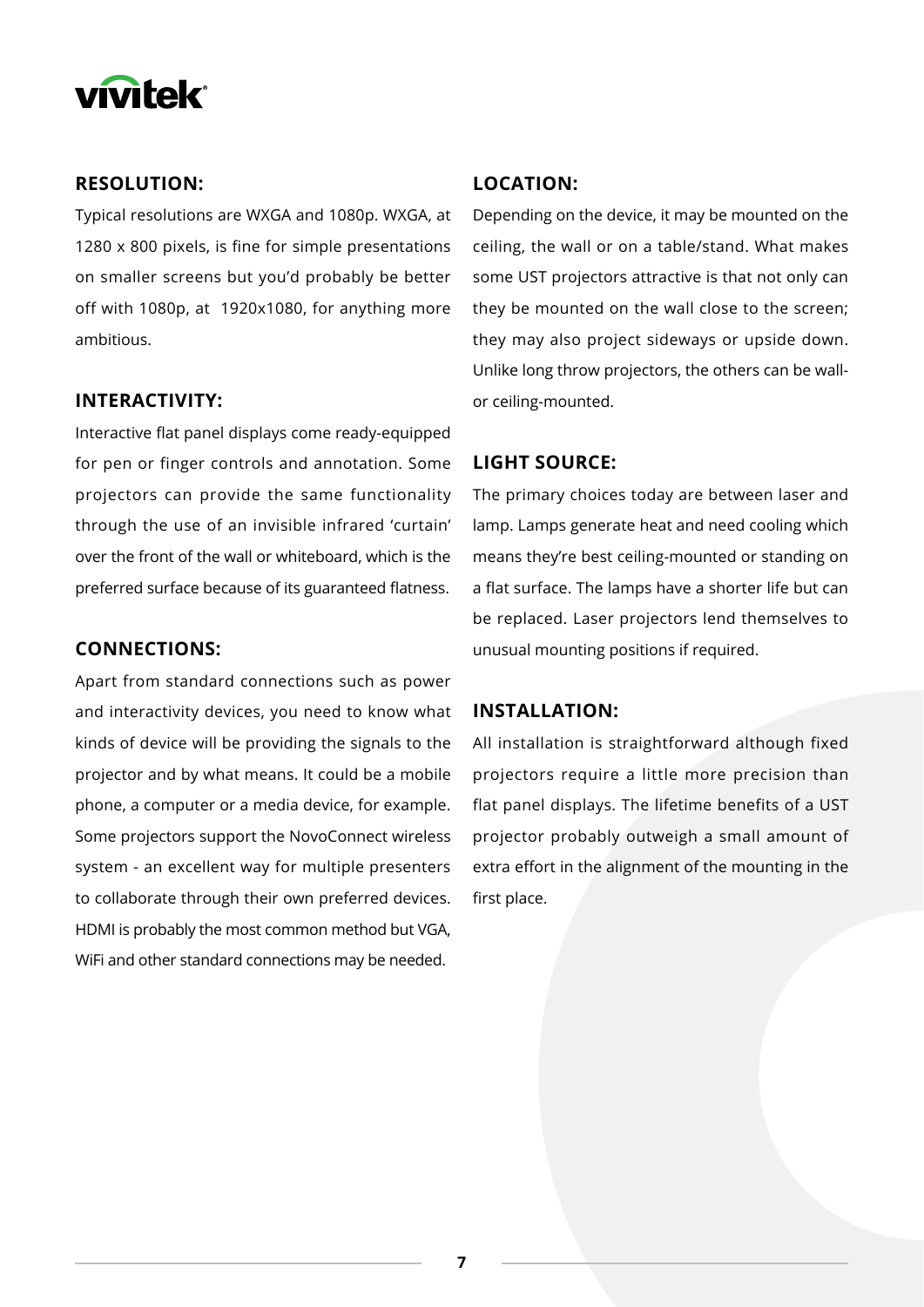# **vivitek**

### **PRICING**

Pricing is related to the technology used but, interestingly, it's less related to the results achieved. For example, a very large interactive flat panel screen would be far more expensive than any of its interactive projection equivalents.

A simple way of looking at pricing is the cost per square metre displayed. The price per extra square metre rises in the case of flat panel displays and falls with projectors, because the same projector can display a range of sizes. For example, a UST projector screen will typically lie between 80 and 100 inches diagonally.

You also need to check the warranty being offered with your chosen display device. How long does it last? Can it be extended? Is it a 'return to base', a 'collect, repair and return' or a 'swap out'? Prices will vary and your decision will be based on whether you can keep going without a display device. Some projector providers automatically give 5-year education warranties on their equipment.

#### **PROJECTOR / FLAT PANEL**

**80"** 1.77 m² | Price (€) 1,500 |Cost/m² (€) 847 **65"** 1.1664 m² | Price (€) 2,000 |Cost/m² (€) 1,715 **75"** 1.5438 m² | Price (€) 3,200 |Cost/m² (€) 2,073 **98"** 2.6474 m²| Price (€) 20,000 |Cost/m² (€) 7,555 **86"** 2.033 m² | Price (€) 4,500 |Cost/m² (€) 2,213 **86"** Price (€) 1,500 |Cost/m² (€) 738 **100"** 2.7625 m² | Price (€) 1,500 |Cost/m² (€) 543 **120"** 3,9634 m² | Price (€) 1,500 |Cost/m² (€) 378 **200″** 11,0307 m<sup>2</sup> | Price (€) 1,500 | Cost/m<sup>2</sup> (€) 136